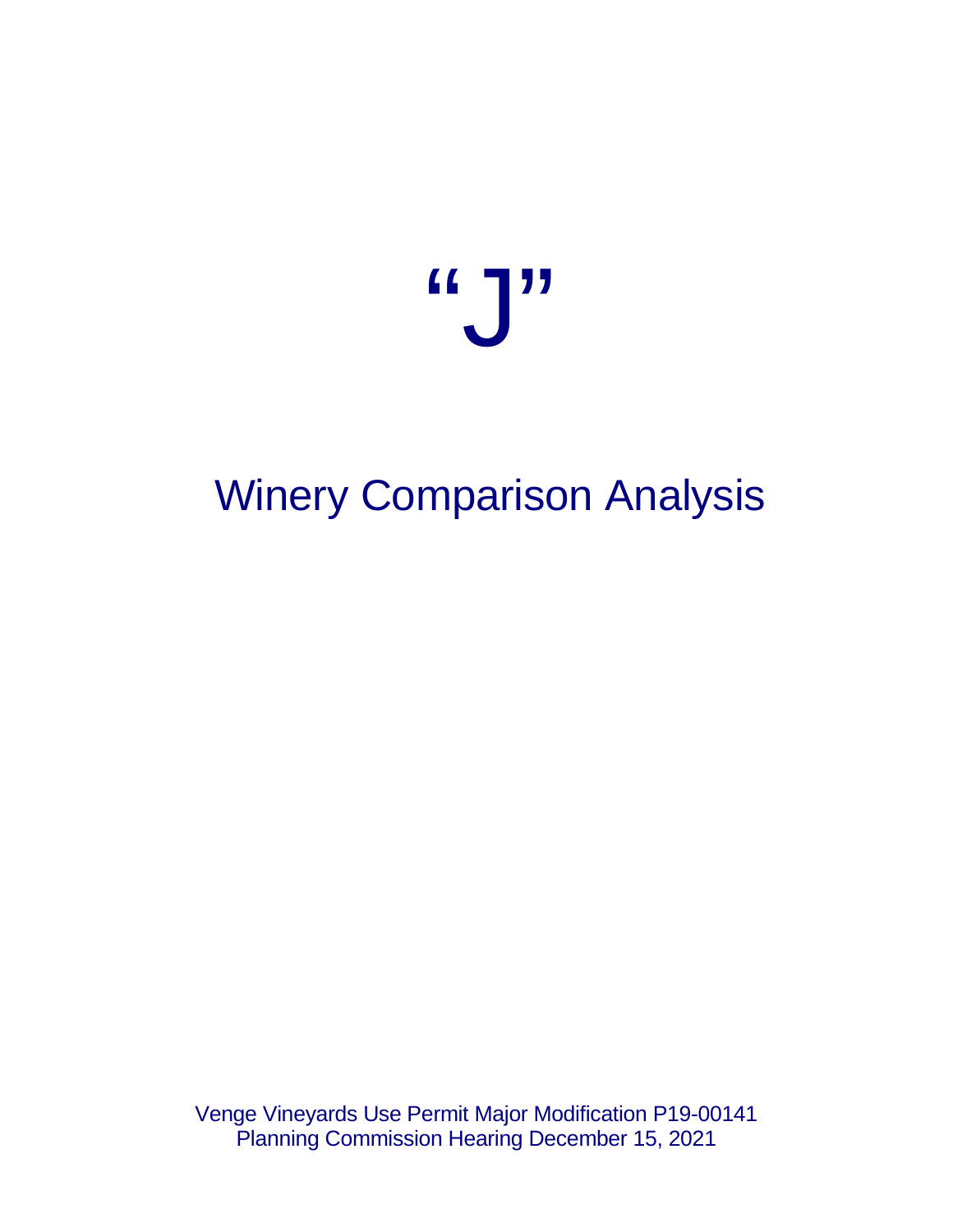### **Venge Vineyards Permit # P19-00141 APN 020-350-043 Summary of Location and Operation Critieria**

| 12 acres<br>Proximity of Nearest Residence<br>Approximately 350 feet<br>13<br>Number of Wineries Located Within One Mile<br>Located Within the Napa Valley Business Park (AKA<br>Airport Industrial Area)<br>No<br>Primary Road Currently or Projected to be Level of<br>Service D or Below<br>No<br>Primary Road a Dead End<br>Yes<br>Located Within a Flood Zone<br>No<br>Located Within a Municipal Reservoir Watershed<br>No<br>Located Within a State Responsibility Area or Fire<br><b>Hazard Severity Zone</b><br>Yes<br>Located Within an Area of Expansive Soils<br>No<br>Located Within a Protected County Viewshed<br>Yes<br>Result in the Loss of Sensitive Habitat<br>No<br><b>OPERATIONAL CRITERIA</b><br><b>STAFF COMMENTS</b><br>Napa Green Certified or Other Related Program<br>No<br>Percentage of Estate Grapes Proposed<br>No<br>Number of Proposed Variances<br>None<br>Wastewater Processed On-Site<br>Yes<br><b>Voluntary Greenhouse Gas Emission Reduction</b><br><b>Measures Proposed</b><br>Installation of solar panels which generate on-site<br>renewable energy; installation of energy conserving<br>lighting; installation of water efficient fixtures; use of<br>water efficient landscaping; recycling of 75 percent of all<br>waste; implementation of a sustainable purchasing and<br>shipping program; site design oriented to optimize<br>conditions for natural heating, cooling, and day lighting of<br>interior spaces, and to maximize winter sun exposure; and<br>minimizing the amount of grading and tree removal.<br>Vanpools, Flexible Work Shifts, Shuttles, or Other Traffic<br><b>Congestion Management Strategies Proposed</b><br>Yes<br>Violations Currently Under Investigation<br>Part of voluntary code compliance program<br>High Efficiency Water Use Measures Proposed<br>Yes<br>Existing Vineyards Proposed to be Removed<br>No<br>On-Site Employee or Farmworker Housing Proposed<br>No<br>Site Served by a Municipal Water Supply<br>No<br>Site Served by a Municipal Sewer System<br>No<br>Recycled Water Use Proposed<br>No<br>New Vineyards Plantings Proposed<br>No<br>Hold & Haul Proposed: Temporary (Duration of Time) or<br>Permanent<br>No<br>Trucked in Water Proposed<br>No | <b>LOCATIONAL CRITERIA</b> | <b>STAFF COMMENTS</b> |
|------------------------------------------------------------------------------------------------------------------------------------------------------------------------------------------------------------------------------------------------------------------------------------------------------------------------------------------------------------------------------------------------------------------------------------------------------------------------------------------------------------------------------------------------------------------------------------------------------------------------------------------------------------------------------------------------------------------------------------------------------------------------------------------------------------------------------------------------------------------------------------------------------------------------------------------------------------------------------------------------------------------------------------------------------------------------------------------------------------------------------------------------------------------------------------------------------------------------------------------------------------------------------------------------------------------------------------------------------------------------------------------------------------------------------------------------------------------------------------------------------------------------------------------------------------------------------------------------------------------------------------------------------------------------------------------------------------------------------------------------------------------------------------------------------------------------------------------------------------------------------------------------------------------------------------------------------------------------------------------------------------------------------------------------------------------------------------------------------------------------------------------------------------------------------------------------------------------------------------------------------|----------------------------|-----------------------|
|                                                                                                                                                                                                                                                                                                                                                                                                                                                                                                                                                                                                                                                                                                                                                                                                                                                                                                                                                                                                                                                                                                                                                                                                                                                                                                                                                                                                                                                                                                                                                                                                                                                                                                                                                                                                                                                                                                                                                                                                                                                                                                                                                                                                                                                      | Size of Parcel             |                       |
|                                                                                                                                                                                                                                                                                                                                                                                                                                                                                                                                                                                                                                                                                                                                                                                                                                                                                                                                                                                                                                                                                                                                                                                                                                                                                                                                                                                                                                                                                                                                                                                                                                                                                                                                                                                                                                                                                                                                                                                                                                                                                                                                                                                                                                                      |                            |                       |
|                                                                                                                                                                                                                                                                                                                                                                                                                                                                                                                                                                                                                                                                                                                                                                                                                                                                                                                                                                                                                                                                                                                                                                                                                                                                                                                                                                                                                                                                                                                                                                                                                                                                                                                                                                                                                                                                                                                                                                                                                                                                                                                                                                                                                                                      |                            |                       |
|                                                                                                                                                                                                                                                                                                                                                                                                                                                                                                                                                                                                                                                                                                                                                                                                                                                                                                                                                                                                                                                                                                                                                                                                                                                                                                                                                                                                                                                                                                                                                                                                                                                                                                                                                                                                                                                                                                                                                                                                                                                                                                                                                                                                                                                      |                            |                       |
|                                                                                                                                                                                                                                                                                                                                                                                                                                                                                                                                                                                                                                                                                                                                                                                                                                                                                                                                                                                                                                                                                                                                                                                                                                                                                                                                                                                                                                                                                                                                                                                                                                                                                                                                                                                                                                                                                                                                                                                                                                                                                                                                                                                                                                                      |                            |                       |
|                                                                                                                                                                                                                                                                                                                                                                                                                                                                                                                                                                                                                                                                                                                                                                                                                                                                                                                                                                                                                                                                                                                                                                                                                                                                                                                                                                                                                                                                                                                                                                                                                                                                                                                                                                                                                                                                                                                                                                                                                                                                                                                                                                                                                                                      |                            |                       |
|                                                                                                                                                                                                                                                                                                                                                                                                                                                                                                                                                                                                                                                                                                                                                                                                                                                                                                                                                                                                                                                                                                                                                                                                                                                                                                                                                                                                                                                                                                                                                                                                                                                                                                                                                                                                                                                                                                                                                                                                                                                                                                                                                                                                                                                      |                            |                       |
|                                                                                                                                                                                                                                                                                                                                                                                                                                                                                                                                                                                                                                                                                                                                                                                                                                                                                                                                                                                                                                                                                                                                                                                                                                                                                                                                                                                                                                                                                                                                                                                                                                                                                                                                                                                                                                                                                                                                                                                                                                                                                                                                                                                                                                                      |                            |                       |
|                                                                                                                                                                                                                                                                                                                                                                                                                                                                                                                                                                                                                                                                                                                                                                                                                                                                                                                                                                                                                                                                                                                                                                                                                                                                                                                                                                                                                                                                                                                                                                                                                                                                                                                                                                                                                                                                                                                                                                                                                                                                                                                                                                                                                                                      |                            |                       |
|                                                                                                                                                                                                                                                                                                                                                                                                                                                                                                                                                                                                                                                                                                                                                                                                                                                                                                                                                                                                                                                                                                                                                                                                                                                                                                                                                                                                                                                                                                                                                                                                                                                                                                                                                                                                                                                                                                                                                                                                                                                                                                                                                                                                                                                      |                            |                       |
|                                                                                                                                                                                                                                                                                                                                                                                                                                                                                                                                                                                                                                                                                                                                                                                                                                                                                                                                                                                                                                                                                                                                                                                                                                                                                                                                                                                                                                                                                                                                                                                                                                                                                                                                                                                                                                                                                                                                                                                                                                                                                                                                                                                                                                                      |                            |                       |
|                                                                                                                                                                                                                                                                                                                                                                                                                                                                                                                                                                                                                                                                                                                                                                                                                                                                                                                                                                                                                                                                                                                                                                                                                                                                                                                                                                                                                                                                                                                                                                                                                                                                                                                                                                                                                                                                                                                                                                                                                                                                                                                                                                                                                                                      |                            |                       |
|                                                                                                                                                                                                                                                                                                                                                                                                                                                                                                                                                                                                                                                                                                                                                                                                                                                                                                                                                                                                                                                                                                                                                                                                                                                                                                                                                                                                                                                                                                                                                                                                                                                                                                                                                                                                                                                                                                                                                                                                                                                                                                                                                                                                                                                      |                            |                       |
|                                                                                                                                                                                                                                                                                                                                                                                                                                                                                                                                                                                                                                                                                                                                                                                                                                                                                                                                                                                                                                                                                                                                                                                                                                                                                                                                                                                                                                                                                                                                                                                                                                                                                                                                                                                                                                                                                                                                                                                                                                                                                                                                                                                                                                                      |                            |                       |
|                                                                                                                                                                                                                                                                                                                                                                                                                                                                                                                                                                                                                                                                                                                                                                                                                                                                                                                                                                                                                                                                                                                                                                                                                                                                                                                                                                                                                                                                                                                                                                                                                                                                                                                                                                                                                                                                                                                                                                                                                                                                                                                                                                                                                                                      |                            |                       |
|                                                                                                                                                                                                                                                                                                                                                                                                                                                                                                                                                                                                                                                                                                                                                                                                                                                                                                                                                                                                                                                                                                                                                                                                                                                                                                                                                                                                                                                                                                                                                                                                                                                                                                                                                                                                                                                                                                                                                                                                                                                                                                                                                                                                                                                      |                            |                       |
|                                                                                                                                                                                                                                                                                                                                                                                                                                                                                                                                                                                                                                                                                                                                                                                                                                                                                                                                                                                                                                                                                                                                                                                                                                                                                                                                                                                                                                                                                                                                                                                                                                                                                                                                                                                                                                                                                                                                                                                                                                                                                                                                                                                                                                                      |                            |                       |
|                                                                                                                                                                                                                                                                                                                                                                                                                                                                                                                                                                                                                                                                                                                                                                                                                                                                                                                                                                                                                                                                                                                                                                                                                                                                                                                                                                                                                                                                                                                                                                                                                                                                                                                                                                                                                                                                                                                                                                                                                                                                                                                                                                                                                                                      |                            |                       |
|                                                                                                                                                                                                                                                                                                                                                                                                                                                                                                                                                                                                                                                                                                                                                                                                                                                                                                                                                                                                                                                                                                                                                                                                                                                                                                                                                                                                                                                                                                                                                                                                                                                                                                                                                                                                                                                                                                                                                                                                                                                                                                                                                                                                                                                      |                            |                       |
|                                                                                                                                                                                                                                                                                                                                                                                                                                                                                                                                                                                                                                                                                                                                                                                                                                                                                                                                                                                                                                                                                                                                                                                                                                                                                                                                                                                                                                                                                                                                                                                                                                                                                                                                                                                                                                                                                                                                                                                                                                                                                                                                                                                                                                                      |                            |                       |
|                                                                                                                                                                                                                                                                                                                                                                                                                                                                                                                                                                                                                                                                                                                                                                                                                                                                                                                                                                                                                                                                                                                                                                                                                                                                                                                                                                                                                                                                                                                                                                                                                                                                                                                                                                                                                                                                                                                                                                                                                                                                                                                                                                                                                                                      |                            |                       |
|                                                                                                                                                                                                                                                                                                                                                                                                                                                                                                                                                                                                                                                                                                                                                                                                                                                                                                                                                                                                                                                                                                                                                                                                                                                                                                                                                                                                                                                                                                                                                                                                                                                                                                                                                                                                                                                                                                                                                                                                                                                                                                                                                                                                                                                      |                            |                       |
|                                                                                                                                                                                                                                                                                                                                                                                                                                                                                                                                                                                                                                                                                                                                                                                                                                                                                                                                                                                                                                                                                                                                                                                                                                                                                                                                                                                                                                                                                                                                                                                                                                                                                                                                                                                                                                                                                                                                                                                                                                                                                                                                                                                                                                                      |                            |                       |
|                                                                                                                                                                                                                                                                                                                                                                                                                                                                                                                                                                                                                                                                                                                                                                                                                                                                                                                                                                                                                                                                                                                                                                                                                                                                                                                                                                                                                                                                                                                                                                                                                                                                                                                                                                                                                                                                                                                                                                                                                                                                                                                                                                                                                                                      |                            |                       |
|                                                                                                                                                                                                                                                                                                                                                                                                                                                                                                                                                                                                                                                                                                                                                                                                                                                                                                                                                                                                                                                                                                                                                                                                                                                                                                                                                                                                                                                                                                                                                                                                                                                                                                                                                                                                                                                                                                                                                                                                                                                                                                                                                                                                                                                      |                            |                       |
|                                                                                                                                                                                                                                                                                                                                                                                                                                                                                                                                                                                                                                                                                                                                                                                                                                                                                                                                                                                                                                                                                                                                                                                                                                                                                                                                                                                                                                                                                                                                                                                                                                                                                                                                                                                                                                                                                                                                                                                                                                                                                                                                                                                                                                                      |                            |                       |
|                                                                                                                                                                                                                                                                                                                                                                                                                                                                                                                                                                                                                                                                                                                                                                                                                                                                                                                                                                                                                                                                                                                                                                                                                                                                                                                                                                                                                                                                                                                                                                                                                                                                                                                                                                                                                                                                                                                                                                                                                                                                                                                                                                                                                                                      |                            |                       |
|                                                                                                                                                                                                                                                                                                                                                                                                                                                                                                                                                                                                                                                                                                                                                                                                                                                                                                                                                                                                                                                                                                                                                                                                                                                                                                                                                                                                                                                                                                                                                                                                                                                                                                                                                                                                                                                                                                                                                                                                                                                                                                                                                                                                                                                      |                            |                       |
|                                                                                                                                                                                                                                                                                                                                                                                                                                                                                                                                                                                                                                                                                                                                                                                                                                                                                                                                                                                                                                                                                                                                                                                                                                                                                                                                                                                                                                                                                                                                                                                                                                                                                                                                                                                                                                                                                                                                                                                                                                                                                                                                                                                                                                                      |                            |                       |
|                                                                                                                                                                                                                                                                                                                                                                                                                                                                                                                                                                                                                                                                                                                                                                                                                                                                                                                                                                                                                                                                                                                                                                                                                                                                                                                                                                                                                                                                                                                                                                                                                                                                                                                                                                                                                                                                                                                                                                                                                                                                                                                                                                                                                                                      |                            |                       |
|                                                                                                                                                                                                                                                                                                                                                                                                                                                                                                                                                                                                                                                                                                                                                                                                                                                                                                                                                                                                                                                                                                                                                                                                                                                                                                                                                                                                                                                                                                                                                                                                                                                                                                                                                                                                                                                                                                                                                                                                                                                                                                                                                                                                                                                      |                            |                       |
|                                                                                                                                                                                                                                                                                                                                                                                                                                                                                                                                                                                                                                                                                                                                                                                                                                                                                                                                                                                                                                                                                                                                                                                                                                                                                                                                                                                                                                                                                                                                                                                                                                                                                                                                                                                                                                                                                                                                                                                                                                                                                                                                                                                                                                                      |                            |                       |
|                                                                                                                                                                                                                                                                                                                                                                                                                                                                                                                                                                                                                                                                                                                                                                                                                                                                                                                                                                                                                                                                                                                                                                                                                                                                                                                                                                                                                                                                                                                                                                                                                                                                                                                                                                                                                                                                                                                                                                                                                                                                                                                                                                                                                                                      |                            |                       |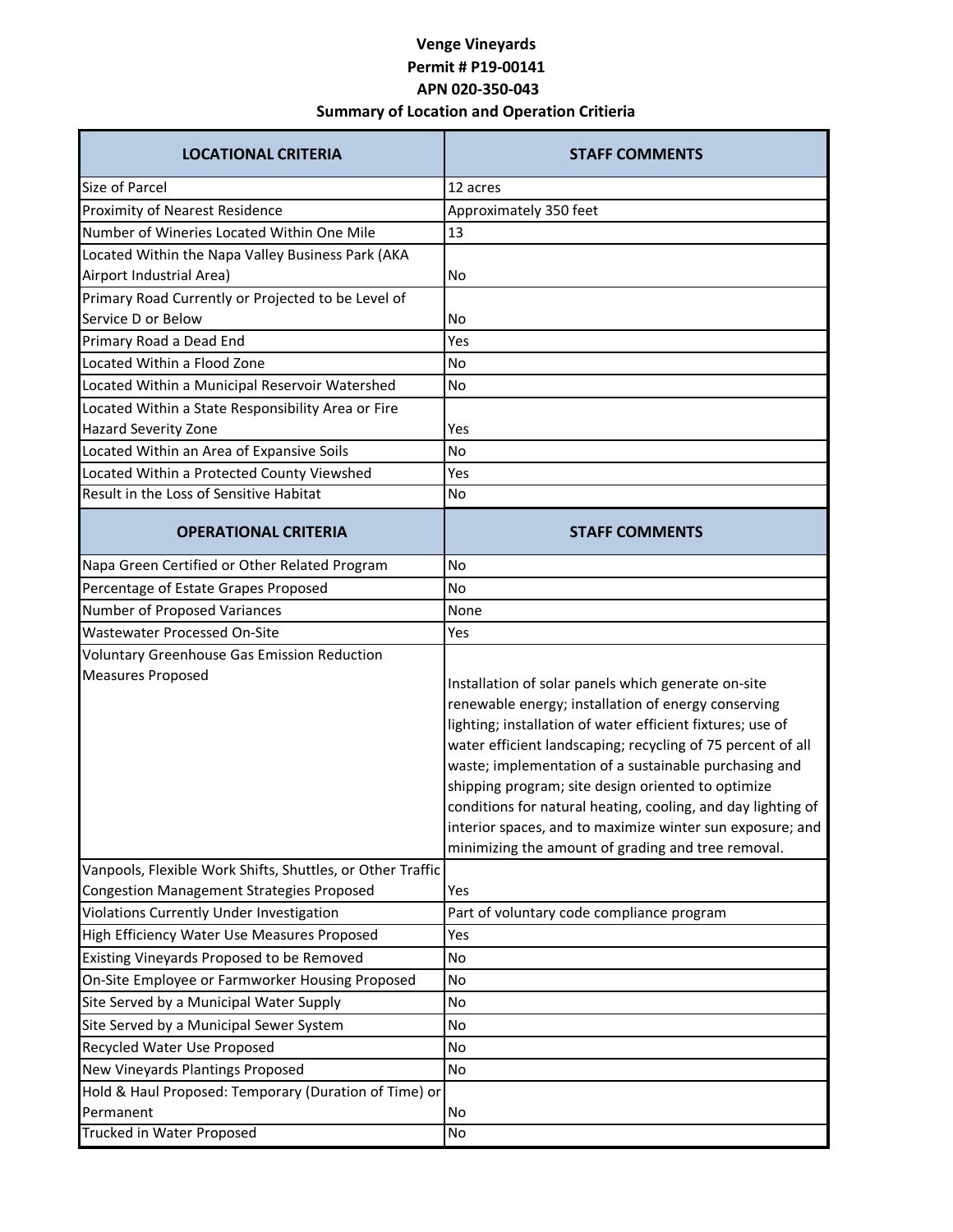#### **Venge Vineyards Permit # P19-00141 Wineries Within One Mile of APN 020-350-043**

|                                       |                         |                  |                  |                   | Tours/          | <b>Weekly</b>            | <b>Annual</b>   | <b>Number of</b><br><b>Marketing</b> | <b>Annual</b> |                  |
|---------------------------------------|-------------------------|------------------|------------------|-------------------|-----------------|--------------------------|-----------------|--------------------------------------|---------------|------------------|
| <b>Name</b>                           | <b>Address</b>          | <b>Bldg Size</b> | <b>Cave Size</b> | <b>Production</b> | <b>Tastings</b> | <b>Visitors</b>          | <b>Visitors</b> | <b>Events</b>                        | Visitation    | <b>Employees</b> |
| <b>PAOLETTI ESTATES WINERY</b>        | 4501 Silverado Trail    | 3,604            | 6,400            | 16,000 APPT       |                 | 10                       | 520             |                                      | 550           |                  |
| <b>AUBERT WINERY</b>                  | 333 Silverado Trail     |                  |                  |                   |                 | <b>CITY OF CALISTOGA</b> |                 |                                      |               |                  |
| <b>ARAUJO ESTATES WINERY</b>          | 2155 PicketT Road       | 8,703            | 9,700            | 20,000 APPT       |                 | 126                      | 6,552           | 15                                   | 7,125         | 13               |
| <b>CANARD WINERY</b>                  | 1016 Dunaweal Lane      | 3,005            |                  | 10,000 APPT       |                 | 70                       | 3,640           | 8                                    | 3,880         |                  |
| <b>FISHER WINERY</b>                  | 4771 N. Silverado Trail | 16,200           |                  | 30,000 APPT       |                 | 50                       | 2,600           | 23                                   | 3,175         |                  |
| <b>STERLING VINEYARDS</b>             | 1111 Dunaweal Lane      | 120,362          | 41,000           | 1,500,000 PUB     |                 | 4,808                    | 250,000         | 547                                  | 256,700       | 46               |
| <b>CLO PEGASE INC</b>                 | 1060 Dunaweal Lane      | 24,100           | 19,000           | 200,000 PUB       |                 | 725                      | 37,700          | 0                                    | 37,700        | 10               |
| <b>BRIAN ARDEN</b>                    | 331 Silverado Trail     |                  |                  |                   |                 | <b>CITY OF CALISTOGA</b> |                 |                                      |               |                  |
| <b>FAIRVIEW ESTATES WINERY</b>        | 4550 Silverado Trail    | 20,002           | 25,000           | 155,048 PUB       |                 | 600                      | 31,200          | 730                                  | 76,825        | 15               |
| <b>PICKETT ROAD WINE CO.</b>          | 2339 Pickett Road       | 7,305            | 7,000            | 12,000 APPT       |                 | 60                       | 3,120           | 6                                    | 3,610         | 8.               |
| <b>KENEFICK WINERY</b>                | 2200 Pickett Road       | 4,740            |                  | 20,000 APPT       |                 | 84                       | 4,368           | 11                                   | 4,718         |                  |
| <b>PHIFER PAVITT FAMILY VINEYARDS</b> | 4660 Silverado Trail    | 3,360            |                  | 10,000 APPT       |                 | 28                       | 1,456           | 9                                    | 1,566         |                  |
| <b>GIRARD NAPA VALLEY</b>             | 1077 Dunaweal Lane      | 39,604           | 01               | 200,000 APPT      |                 | 294                      | 15,288          | 9                                    | 16,888        | 25               |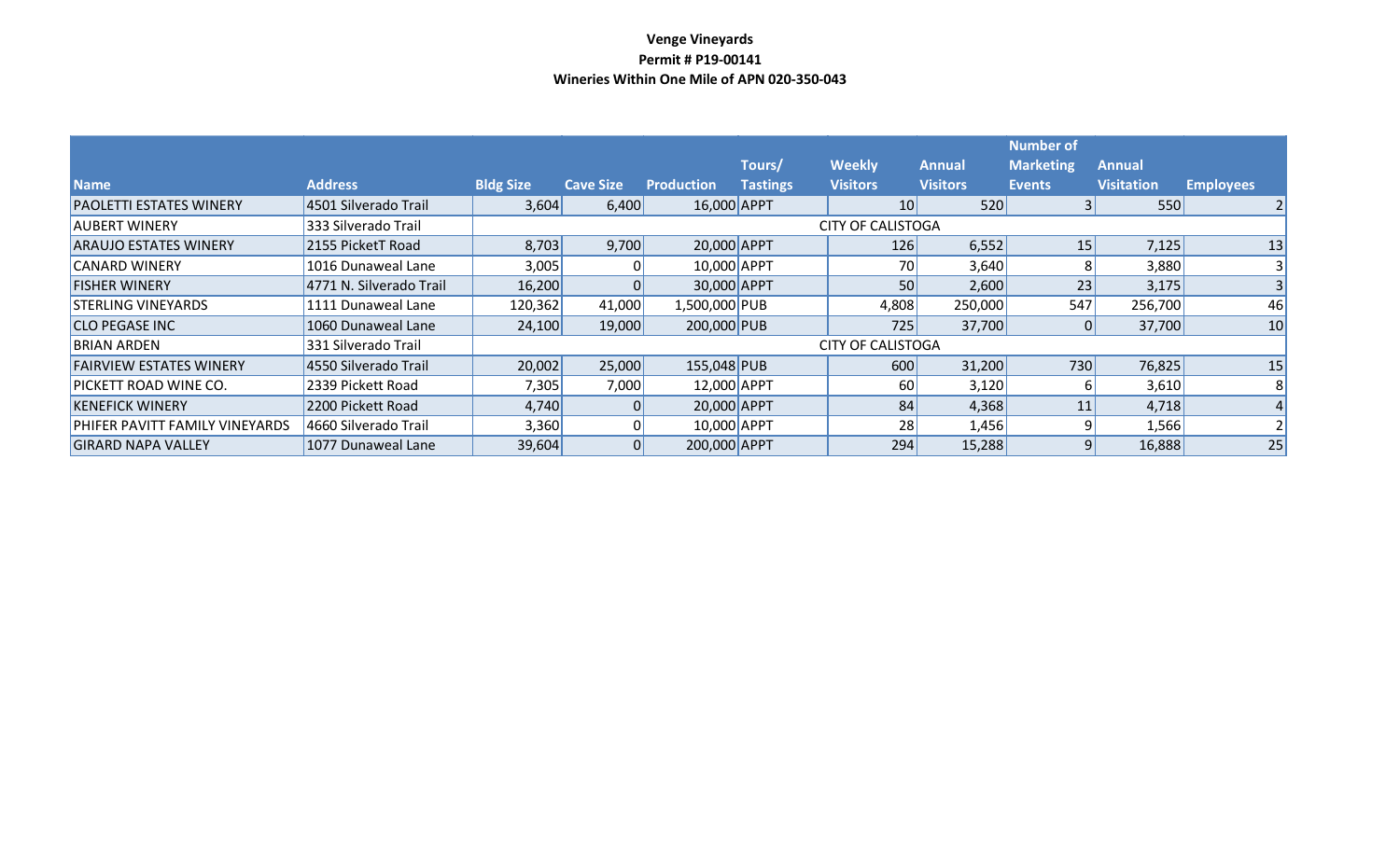# **Venge Vineyards Permit # P19-00141 APN 020-350-043 Winery Comparison (70,000 gallons) BY APPOINTMENT WINERIES**

|                                   |                  |                  |                   | <b>Daily</b>    | <b>Weekly</b>   | <b>Annual</b>   | <b>Annual</b><br><b>Marketing</b> | <b>Number of</b><br><b>Marketing</b> | <b>Annual</b>     |              |                    |
|-----------------------------------|------------------|------------------|-------------------|-----------------|-----------------|-----------------|-----------------------------------|--------------------------------------|-------------------|--------------|--------------------|
| <b>Name</b>                       | <b>Bldg Size</b> | <b>Cave Size</b> | <b>Production</b> | <b>Visitors</b> | <b>Visitors</b> | <b>Visitors</b> | <b>Visitors</b>                   | <b>Events</b>                        | <b>Visitation</b> | <b>Acres</b> | Location           |
| <b>WHEELER FARMS</b>              | 31085            | 01               | 70000             | 32              | 224             | 11648           | 1692                              | 54                                   | 13340             |              | 11.66 valley floor |
| <b>SHADYBROOK WINERY</b>          | 15001            |                  | 70000             | 50              | 350             | 18200           | 1080                              | 18                                   | 19280             | 11.37 MST    |                    |
| <b>AVERAGE CALCULATION</b>        | 23043            | 01               | 70000             | 41              | 224             | 11648           | 1386                              | 36                                   | 16310             | 11.52        |                    |
|                                   |                  |                  |                   |                 |                 |                 |                                   |                                      |                   |              |                    |
| <b>IMEDIAN CALCULATION</b>        | 23043            |                  | 70000             | 41              | 287             | 14924           | 1386                              | 36                                   | 16310             | 11.52        |                    |
|                                   |                  |                  |                   |                 |                 |                 |                                   |                                      |                   |              |                    |
| Venge Vineyars (Approved)         | 19298            | 9000             | 20000             | 20              | 140             | 7280            | 180                               |                                      | 7460              |              | 12.37 valley floor |
| Venge Vineyards (Existing)        | 19298            | 9000             | 70000             | 20              | 140             | 7280            | 180                               |                                      | 7460              |              | 12.37 valley floor |
| <b>Venge Vineyards (Proposed)</b> | 19298            | 9000             | 70000             | 19              | 133             | 6916            | 600                               | 36                                   | 7516              |              | 12.37 valley floor |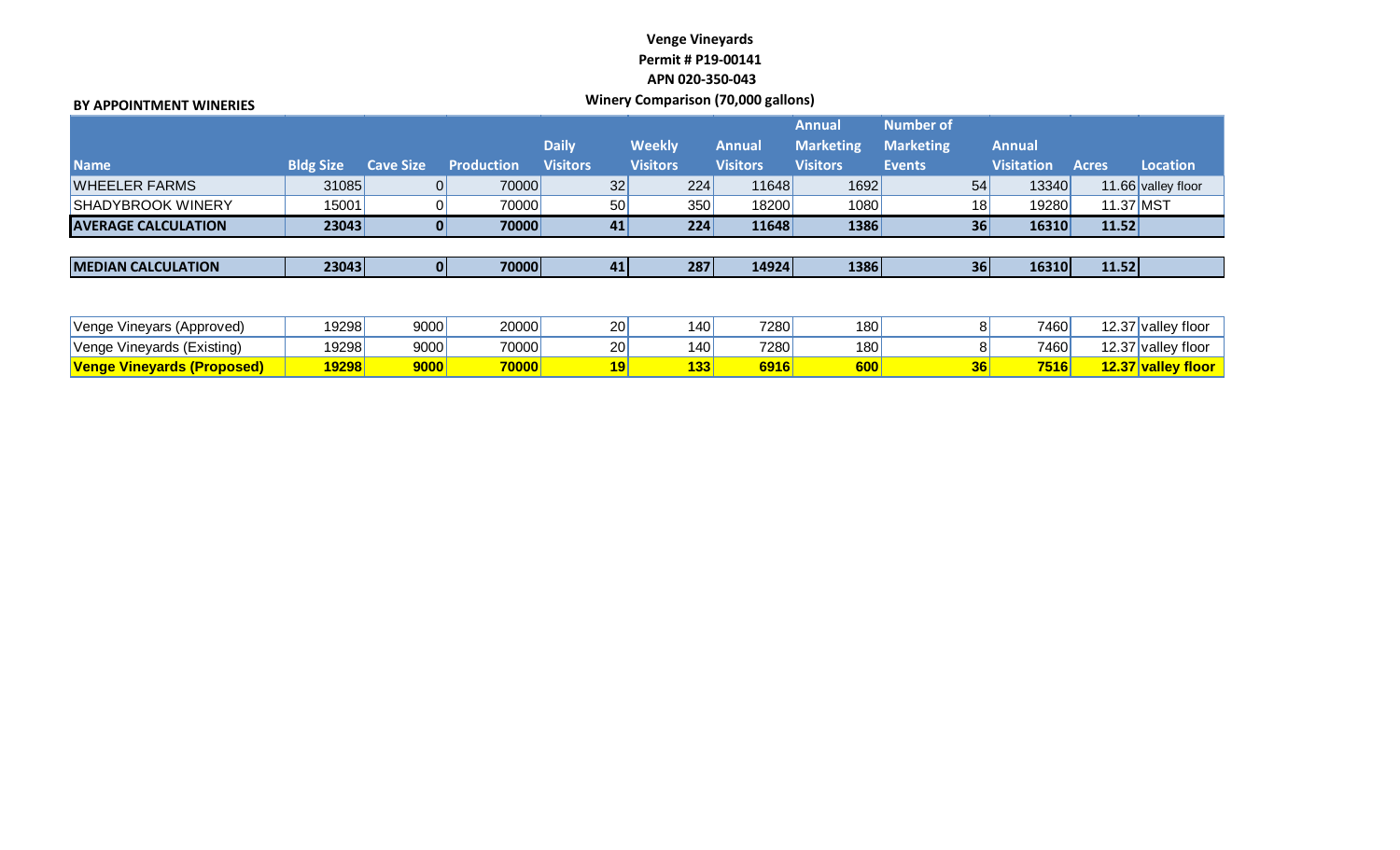# **Venge Vineyards Permit # P19-00141 APN 020-350-043 Winery Comparison (70,000 gallons) PRE-WDO WINERIES**

|                              |                  |                  |                   |                 |                 |                 | Annual          | <b>Number of</b>           |                   |              |                    |
|------------------------------|------------------|------------------|-------------------|-----------------|-----------------|-----------------|-----------------|----------------------------|-------------------|--------------|--------------------|
|                              |                  |                  |                   | <b>Daily</b>    | <b>Weekly</b>   | <b>Annual</b>   |                 | <b>Marketing Marketing</b> | <b>Annual</b>     |              |                    |
| <b>Name</b>                  | <b>Bldg Size</b> | <b>Cave Size</b> | <b>Production</b> | <b>Visitors</b> | <b>Visitors</b> | <b>Visitors</b> | <b>Visitors</b> | <b>Events</b>              | <b>Visitation</b> | <b>Acres</b> | <b>Location</b>    |
| <b>VINCENT ARROYO WINERY</b> | 9586             | $\overline{0}$   | 70000             | 50              | 350             | 18200           | 1460            | 20                         | 19660             |              | 22.62 valley floor |
| <b>BURGESS CELLARS</b>       | 17092            |                  | 70000             | 20              | 40              | 2080            |                 |                            | 2080              |              | 29.97 hillside     |
| <b>BEAUCANON ESTATE</b>      | 2805             | $\overline{0}$   | 70000             |                 |                 |                 |                 |                            | 0                 | $94.23$ MST  |                    |
| <b>AVERAGE CALCULATION</b>   | 9828             |                  | 70000             | 23              | 130             | 6760            | 487             |                            | 7247              | 48.94        |                    |
|                              |                  |                  |                   |                 |                 |                 |                 |                            |                   |              |                    |
| <b>MEDIAN CALCULATION</b>    | 9586             |                  | 70000             | 20              | 40              | 2080            |                 | 20                         | 2080              | 29.97        |                    |
|                              |                  |                  |                   |                 |                 |                 |                 |                            |                   |              |                    |
|                              |                  |                  |                   |                 |                 |                 |                 |                            |                   |              |                    |
| Venge Vineyars (Approved)    | 19298            | 9000             | 20000             | 20              | 140             | 7280            | 180             | Õ                          | 7460              |              | 12.37 valley floor |

| wil                        | 9298  | 9000 | 70000 |          |            | <u>oə.</u> | 600 | <b>7516</b> | $\sim$                                                    | <u>tiod</u>   |
|----------------------------|-------|------|-------|----------|------------|------------|-----|-------------|-----------------------------------------------------------|---------------|
| Venge Vineyards (Existing) | 9298  | 9000 | 70000 | 20       | '∩4،<br>тν | 7280       | 180 | 7460        | $\overline{10.07}$<br>ت. ک                                | rvallev floor |
| Venge Vineyars (Approved)  | 19298 | 9000 | 20000 | nn<br>∠∪ | '40 ا      | 72801      | 180 | 7460        | $\lambda$ $\sim$ $\lambda$ $\rightarrow$ $\sim$<br>$\sim$ | rvallev floor |